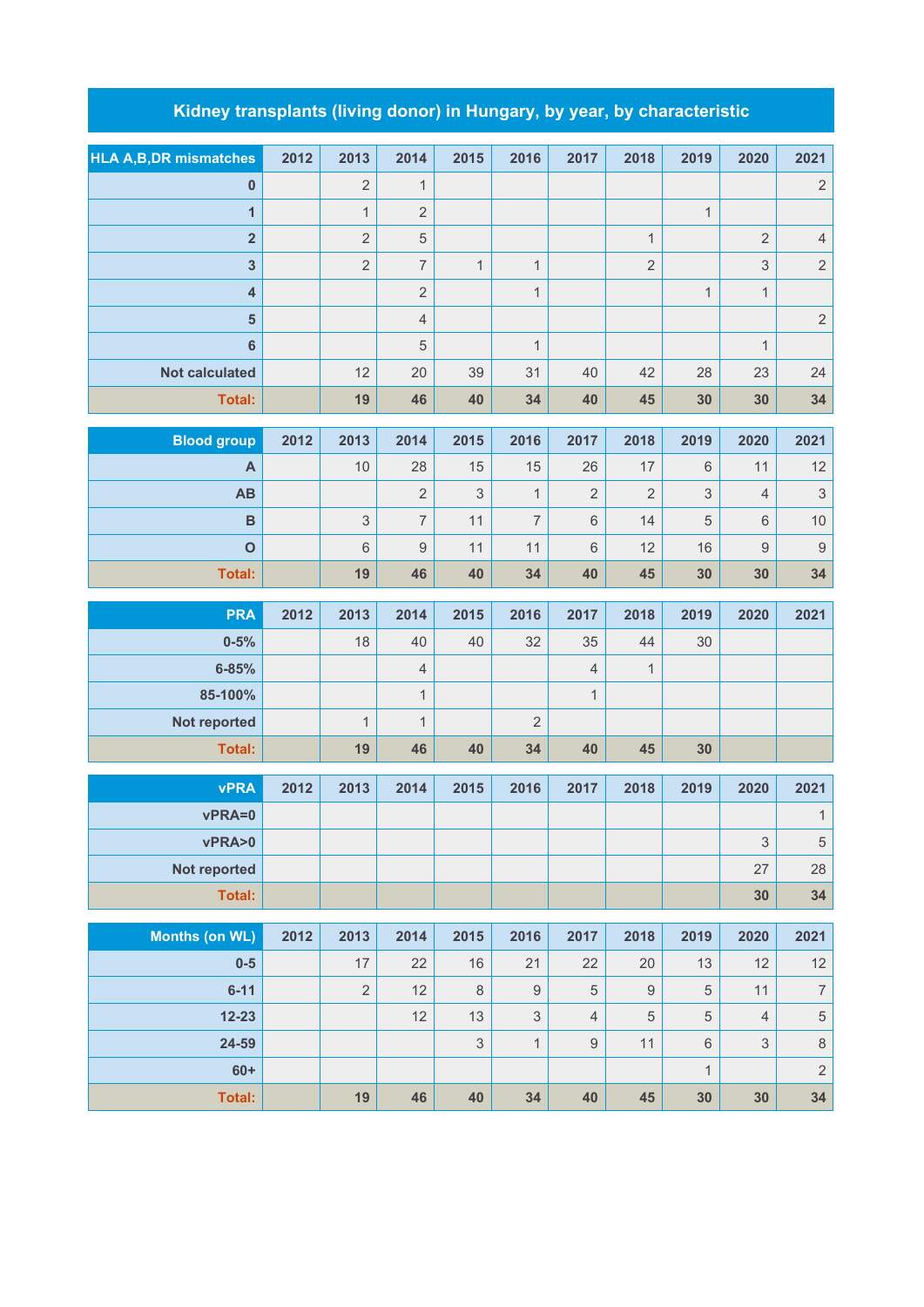| <b>Months (on dialysis)</b> | 2012 | 2013                      | 2014                | 2015             | 2016                 | 2017             | 2018                      | 2019                | 2020                             | 2021                             |
|-----------------------------|------|---------------------------|---------------------|------------------|----------------------|------------------|---------------------------|---------------------|----------------------------------|----------------------------------|
| <b>Pre-emptive</b>          |      | 8                         | 14                  | 13               | 15                   | 15               | 22                        | 10                  | 12                               | 15                               |
| $0-5$                       |      |                           | 5                   | $\mathsf 3$      | 3                    | $\overline{2}$   | $\ensuremath{\mathsf{3}}$ | $\mathbf{1}$        | $\overline{4}$                   | $\mathbf{1}$                     |
| $6 - 11$                    |      | $\mathbf{1}$              | 6                   | $6\phantom{1}$   | $\overline{7}$       | 10               | $\,8\,$                   | 5                   | 5                                | $\sqrt{3}$                       |
| $12 - 23$                   |      | $\,6\,$                   | 3                   | $\sqrt{5}$       | $\overline{5}$       | 8                | 8                         | 5                   | 5                                | $\overline{5}$                   |
| 24-59                       |      | $\ensuremath{\mathsf{3}}$ | 17                  | 13               | $\overline{4}$       | 5                | $\ensuremath{\mathsf{3}}$ | 8                   | $\overline{4}$                   | 8                                |
| $60+$                       |      | $\mathbf{1}$              | $\mathbf{1}$        |                  |                      |                  | $\mathbf{1}$              | $\mathbf{1}$        |                                  | $\overline{2}$                   |
| <b>Total:</b>               |      | 19                        | 46                  | 40               | 34                   | 40               | 45                        | 30                  | 30                               | 34                               |
| <b>Sequence</b>             | 2012 | 2013                      | 2014                | 2015             | 2016                 | 2017             | 2018                      | 2019                | 2020                             | 2021                             |
| <b>First</b>                |      | 19                        | 46                  | 40               | 34                   | 40               | 45                        | 30                  | 29                               | 34                               |
| <b>Repeat</b>               |      |                           |                     |                  |                      |                  |                           |                     | $\mathbf{1}$                     |                                  |
| <b>Total:</b>               |      | 19                        | 46                  | 40               | 34                   | 40               | 45                        | 30                  | 30                               | 34                               |
|                             |      |                           |                     |                  |                      |                  |                           |                     |                                  |                                  |
| <b>Recipient age</b>        | 2012 | 2013                      | 2014                | 2015             | 2016                 | 2017             | 2018                      | 2019                | 2020                             | 2021                             |
| $0 - 15$                    |      |                           | 3                   | $\overline{4}$   | $\overline{4}$       | 1                | 4                         | $\mathbf{1}$        | $\overline{4}$                   | $\mathbf{1}$                     |
| 16-55                       |      | 15                        | 35                  | 32               | 26                   | 29               | 34                        | 25                  | 22                               | 29                               |
| 56-64                       |      | $\overline{2}$            | $\overline{7}$      | $\overline{2}$   | $\mathbf{1}$         | 5                | $\mathbf 5$               | 3                   | $\mathsf 3$                      | $\sqrt{3}$                       |
| $65+$                       |      | $\overline{2}$            | $\mathbf{1}$        | $\overline{2}$   | 3                    | 5                | 2                         | $\mathbf{1}$        | 1                                | $\mathbf{1}$                     |
| Total:                      |      | 19                        | 46                  | 40               | 34                   | 40               | 45                        | 30                  | 30                               | 34                               |
|                             |      |                           |                     |                  |                      |                  |                           |                     |                                  |                                  |
| <b>Donor age</b>            | 2012 | 2013                      | 2014                | 2015             | 2016                 | 2017             | 2018                      | 2019                | 2020                             | 2021                             |
| 16-55                       |      | 11                        | 37                  | 27               | 26                   | 30               | 32                        | 21                  | 24                               | 26                               |
| 56-64                       |      | 6                         | $\overline{7}$      | $\boldsymbol{9}$ | $\overline{7}$       | $\boldsymbol{9}$ | 8                         | 4                   | 3                                | $\sqrt{4}$                       |
| $65+$                       |      | $\overline{2}$            | $\overline{2}$      | $\overline{4}$   | $\mathbf{1}$         | $\mathbf{1}$     | 5                         | 5                   | 3                                | $\sqrt{4}$                       |
| <b>Total:</b>               |      | 19                        | 46                  | 40               | 34                   | 40               | 45                        | 30                  | 30                               | 34                               |
|                             |      |                           |                     |                  |                      |                  |                           |                     |                                  |                                  |
| <b>Donor relationship</b>   | 2012 | 2013                      | 2014                | 2015             | 2016                 | 2017             | 2018                      | 2019                | 2020                             | 2021                             |
| brother/sister              |      | 3                         | 8<br>$\overline{4}$ | $6\phantom{1}$   | $\,6\,$              | 8                | 9                         | $\overline{4}$      | $\overline{9}$<br>$\overline{2}$ | $\boldsymbol{7}$                 |
| father<br>mother            |      | 6                         | 10                  | $\sqrt{5}$<br>12 | $\overline{2}$<br>13 | $\mathsf 3$<br>8 | $\overline{2}$<br>17      | 3<br>$\overline{7}$ | 8                                | $\sqrt{4}$                       |
|                             |      |                           | $\mathbf{1}$        | $\mathbf{1}$     |                      | $\mathfrak 3$    | $\mathbf{1}$              |                     |                                  | $\overline{9}$                   |
| son/daughter<br>uncle/aunt  |      | $\mathbf{1}$              |                     | $\overline{2}$   | $\overline{2}$       |                  |                           | $\overline{2}$      | $\mathbf{1}$                     | $\mathfrak{S}$<br>$\overline{2}$ |
| nephew/niece                |      | $\mathbf{1}$              | $\mathbf{1}$        |                  |                      |                  |                           |                     |                                  |                                  |
| cousin                      |      |                           |                     | $\mathbf{1}$     |                      |                  |                           |                     | $\mathbf{1}$                     |                                  |
| other blood-related         |      | $\mathbf{1}$              |                     |                  |                      |                  | $\mathbf{1}$              |                     |                                  |                                  |
| spouse/partner              |      |                           | $\overline{2}$      | $\overline{7}$   | 5                    | 10               | 6                         | 8                   | $\,8\,$                          | $\,6\,$                          |
| non blood-related family    |      | $\overline{4}$            | 14                  |                  | 5                    | $\overline{4}$   | 3                         | 3                   |                                  | $\sqrt{2}$                       |
| other non blood-related     |      | 3                         | 6                   | $6\,$            | $\mathbf{1}$         | $\overline{4}$   | 6                         | 3                   | $\mathbf{1}$                     | $\mathbf{1}$                     |